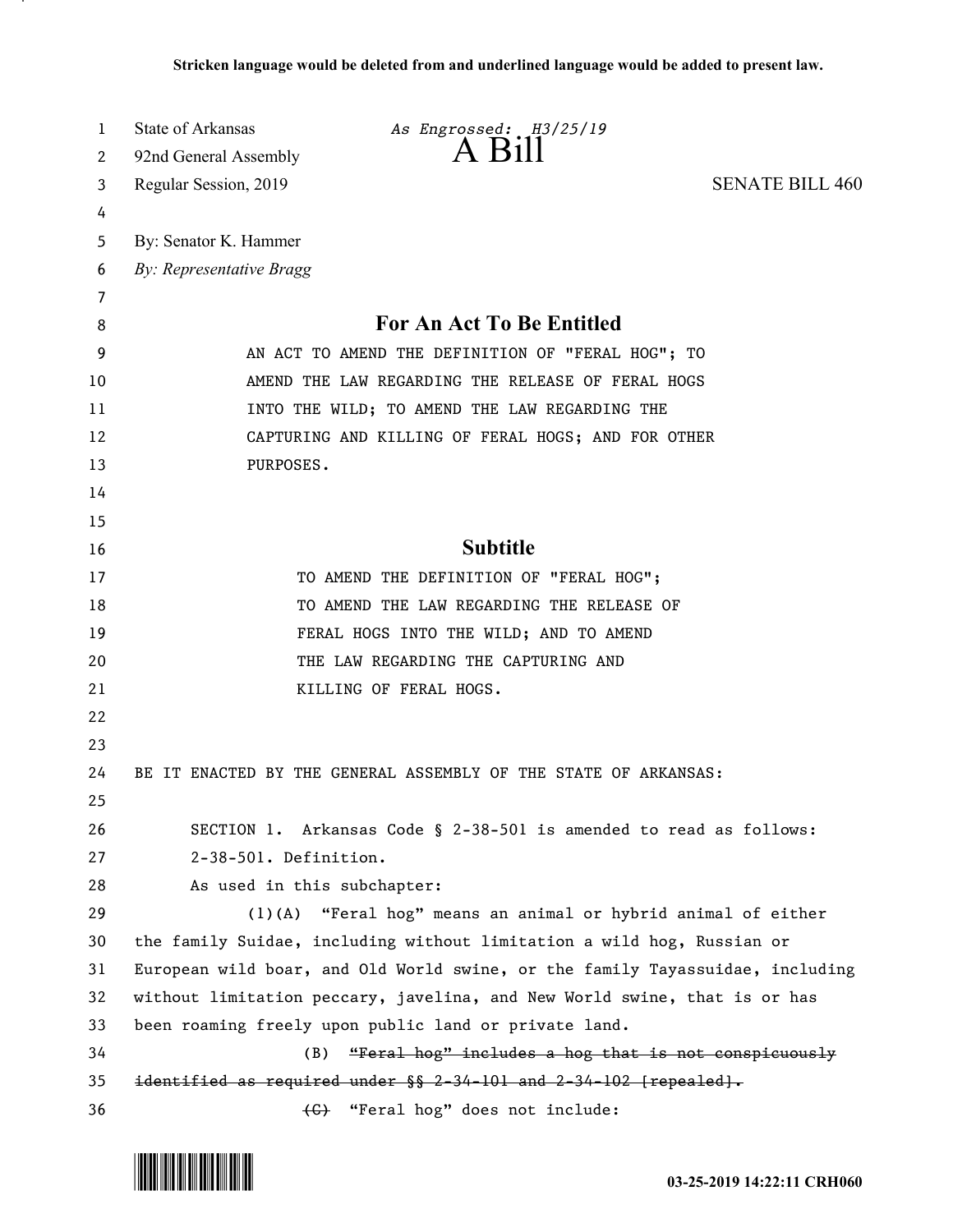(i) A stray domestic hog that has escaped from domestic confinement for less than: (a) Five (5) calendar days; or (b) Fifteen (15) calendar days if the owner of the stray domestic hog provides notice of the escape to all adjacent 6 landowners within the first five (5) calendar days of the escape;  $\Theta$  (ii) A hog held by a zoo accredited by the Association of Zoos and Aquariums or by the designated caretakers of the 9 University of Arkansas mascot; and or (iii) A hog held while being transported to livestock market or for slaughter and having a premises identification tag or other official eartag; and (2) A "feral hog" is deemed to be a public nuisance. SECTION 2. Arkansas Code § 2-38-502 is amended to read as follows: 2-38-502. Capturing and killing feral hogs — Definition. (a) A person may capture or kill a feral hog only as follows: (1) On private land if the person is the landowner or lessee or 19 has the permission of the landowner or lessee; and  $(2)$   $(A)$  On public land if:  $\leftarrow$  (i)(A) Allowed by the landowner landowning entity; and 23 (<del>ii)</del>(B) The person possesses a valid Arkansas 24 hunting license and complies with Arkansas hunting rules-; or 25 (B) However, a certified law enforcement officer or a public employee engaged in the performance of his or her official duties is 27 exempt from the requirement under subdivision  $(a)$  (2)(A) of this section. (3) After providing verification that he or she has a valid permit issued by the Arkansas Livestock and Poultry Commission in accordance with 16 U.S.C. § 742j-1, as it existed on January 1, 2019, upon determining that the permit applicant has a bona fide need to kill feral hogs for protection of land, water, wildlife, livestock, domesticated animals, human life, or crops, and not for a recreational hunting purpose. (b) A person whose hunting license is revoked shall not take or kill a feral hog during the period of the revocation.

(c)(1) A feral hog captured by any means under subsection (a) of this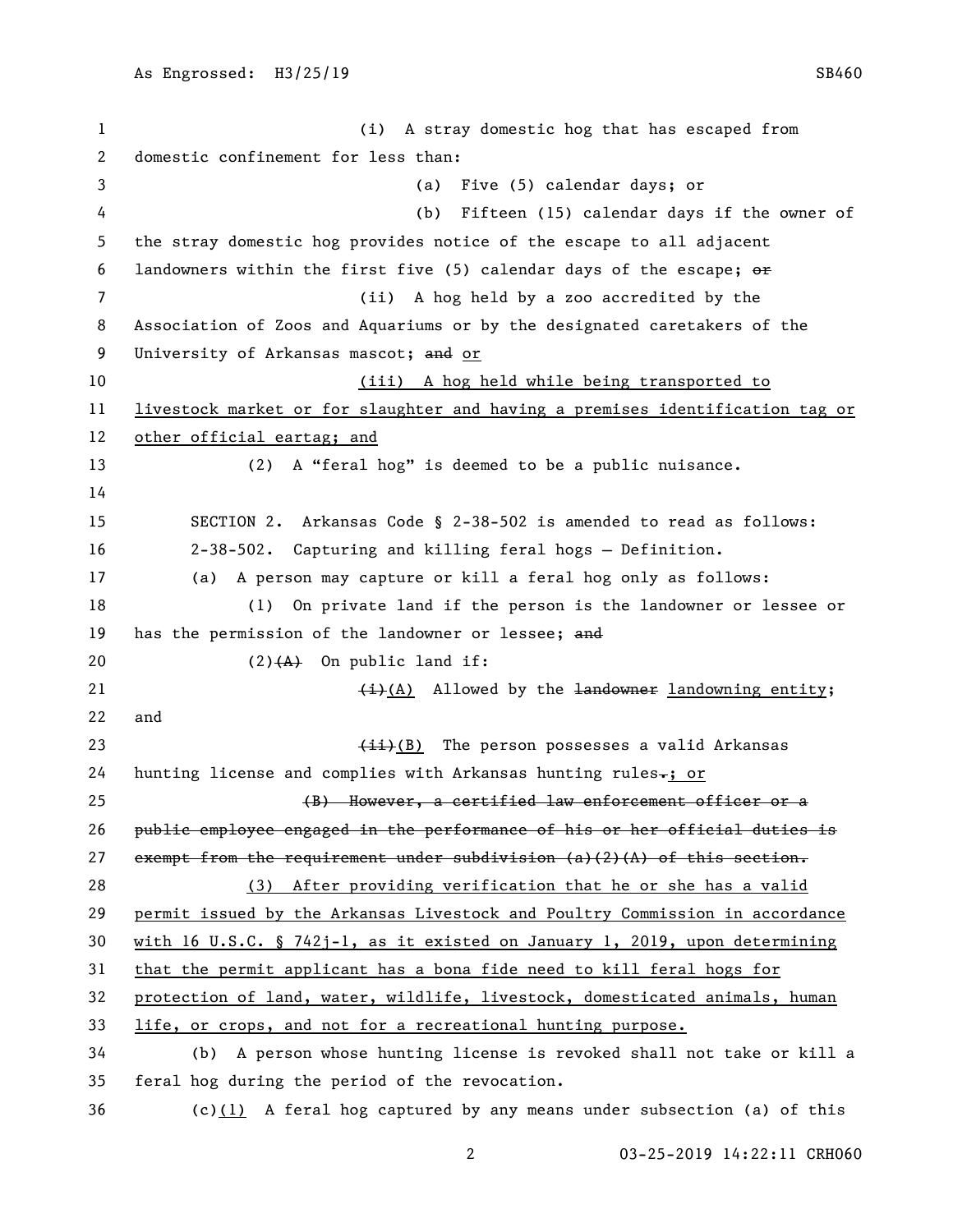1 section shall be immediately: killed. 2 (1)(A) Killed.  $\left(\frac{B}{B}(2)\right)$  If a feral hog is captured on private property and not moved from the private property, the landowner or a lessee is not 5 required to kill the feral hog immediately $\frac{1}{2}$ .  $(2)(A)$  Permanently identified by eartag approved by the Arkansas Livestock and Poultry Commission and transported to a terminal facility that 8 is certified by the commission. (B) The commission shall adopt rules for the issuance of a certification permit for a terminal facility and the requirements for inspection of a terminal facility. 12 (G) A terminal facility shall: 13 (i) Maintain a record of each feral hog purchased, including without limitation the: 15 (a) Name of the seller; 16 and the purchase of the purchase; the purchase of the purchase; the purchase of the purchase of the purchase of the purchase of the purchase of the purchase of the purchase of the purchase of the purchase of the purchas 17 and the Number of feral hogs purchased; and (d) Eartag number issued for each feral hog 19 <del>purchased; and</del> **(ii)** Comply with all swine rules adopted by the commission. 22 (D) As used in this subsection, "terminal facility" means 23 a facility for the containment of domestic and feral hogs that requires that a hog be killed before leaving the facility.  $(E)+(d)(1)$  A feral hog shall not may be released into the 26 wild only under any circumstances. when the commission authorizes an employee of a state or federal agency to capture or release a feral hog, or both, for tracking or research purposes and with permission of the owner or lessee of the property. (2) Feral hogs that are captured for the purpose of tracking or research shall be killed upon completion of the tracking or research project. (e) A certified law enforcement officer or a public employee engaged in the performance of his or her official duties is exempt from the requirements under subdivisions (a)(2) and (3) of this section. 35 SECTION 3. Arkansas Code § 2-38-504(a)-(d), concerning the release of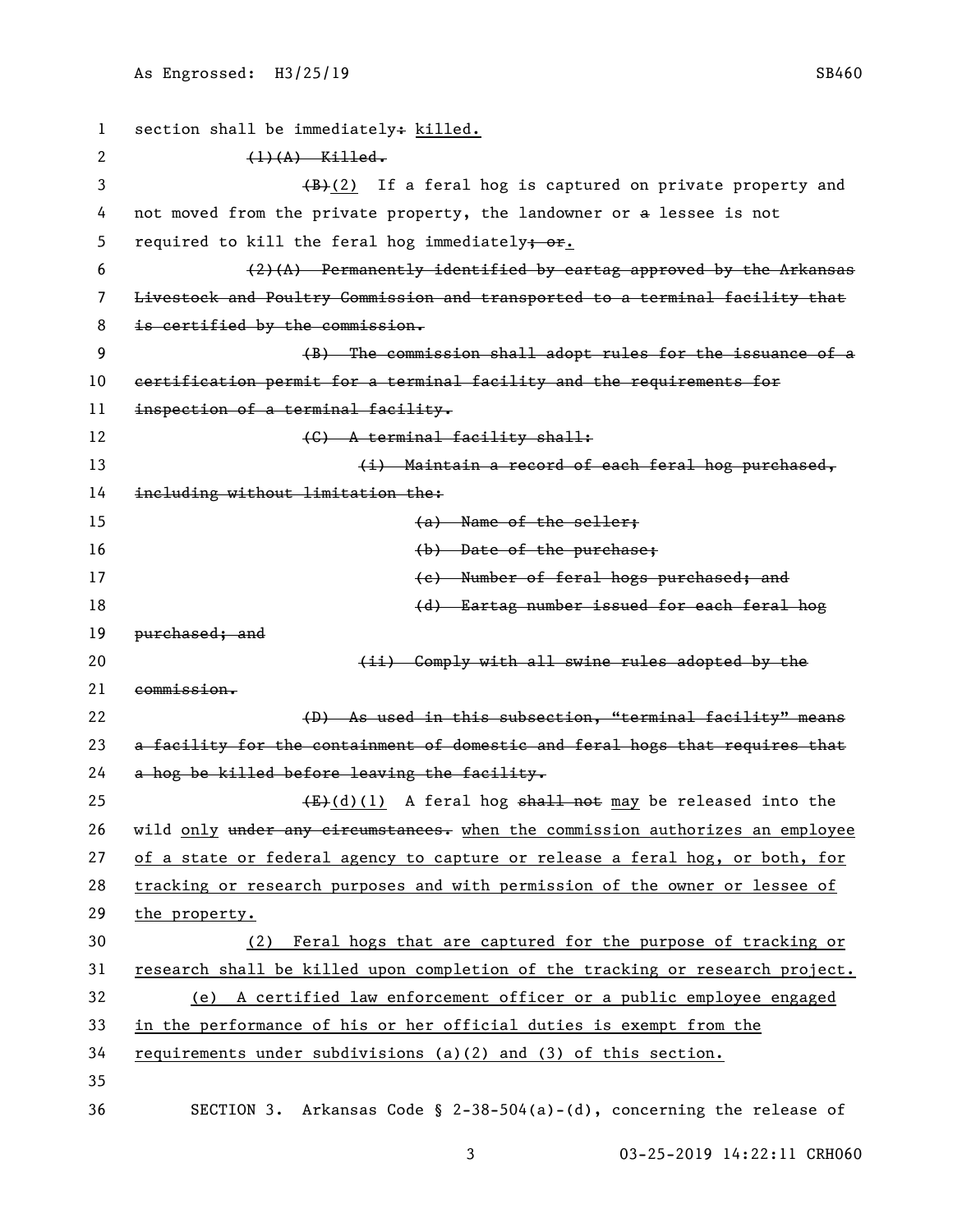hogs into the wild, are amended to read as follows: (a) A Except as provided in § 2-38-502(d), a person who knowingly releases or attempts to release a live hog upon public or private land upon conviction is guilty of an unclassified misdemeanor and is subject to a fine of not less than one thousand dollars (\$1,000) per hog nor more than five thousand dollars (\$5,000) per hog and, imprisonment not exceeding ninety (90) days revocation of his or her hunting and fishing rights in the state for up 8 to five (5) years, or a combination of fine and imprisonment. (b)(1) A person who knowingly releases or attempts to release a live hog on private property upon conviction is guilty of an unclassified misdemeanor and is subject to a fine of not less than one thousand dollars (\$1,000) per hog nor more than five thousand dollars (\$5,000) per hog or 13 imprisonment not exceeding thirty (30) days, or both. (2) However, subdivision (b)(1) Subsection (a) of this section 15 does not prohibit a person from. 16 (A) Introducing introducing a domestic hog for farm purposes onto private property enclosed with a fence sufficient under § 2-39- 18 101 et seq. and with permission of the owner or lessee of the property; or. 19 (B)(i) Continuing to operate a hog-hunting facility 20 established before August 16, 2013, if: (a) The hog-hunting facility and operation meet the requirements imposed by the Arkansas Livestock and Poultry Commission for animal identification, transportation, and quarantine; (b) The hog-hunting facility and operation are subject to periodic inspections by the commission; and (c) The hog-hunting facility and operation are certified by the commission as a terminal facility, as defined in § 2-38-  $28 \frac{502(e)}{e}$ **120 Commentage Commentage Commentage Communist Communist Communist Communist Communist Communist Communist Communist Communist Communist Communist Communist Communist Communist Communist Communist Communist Communist C**  that is in operation before August 16, 2013, that does not meet the requirements stated in subdivision (b)(2)(B)(i) of this section is prohibited from purchasing or transporting a live feral hog under this subchapter. 33 (iii) Except as provided in subdivision (b)(2)(B)(i) of this section, a person is prohibited from establishing or operating a business in which one (1) or more feral hogs are placed in one (1) or more fenced enclosures, regardless of the size of the enclosure, for the purpose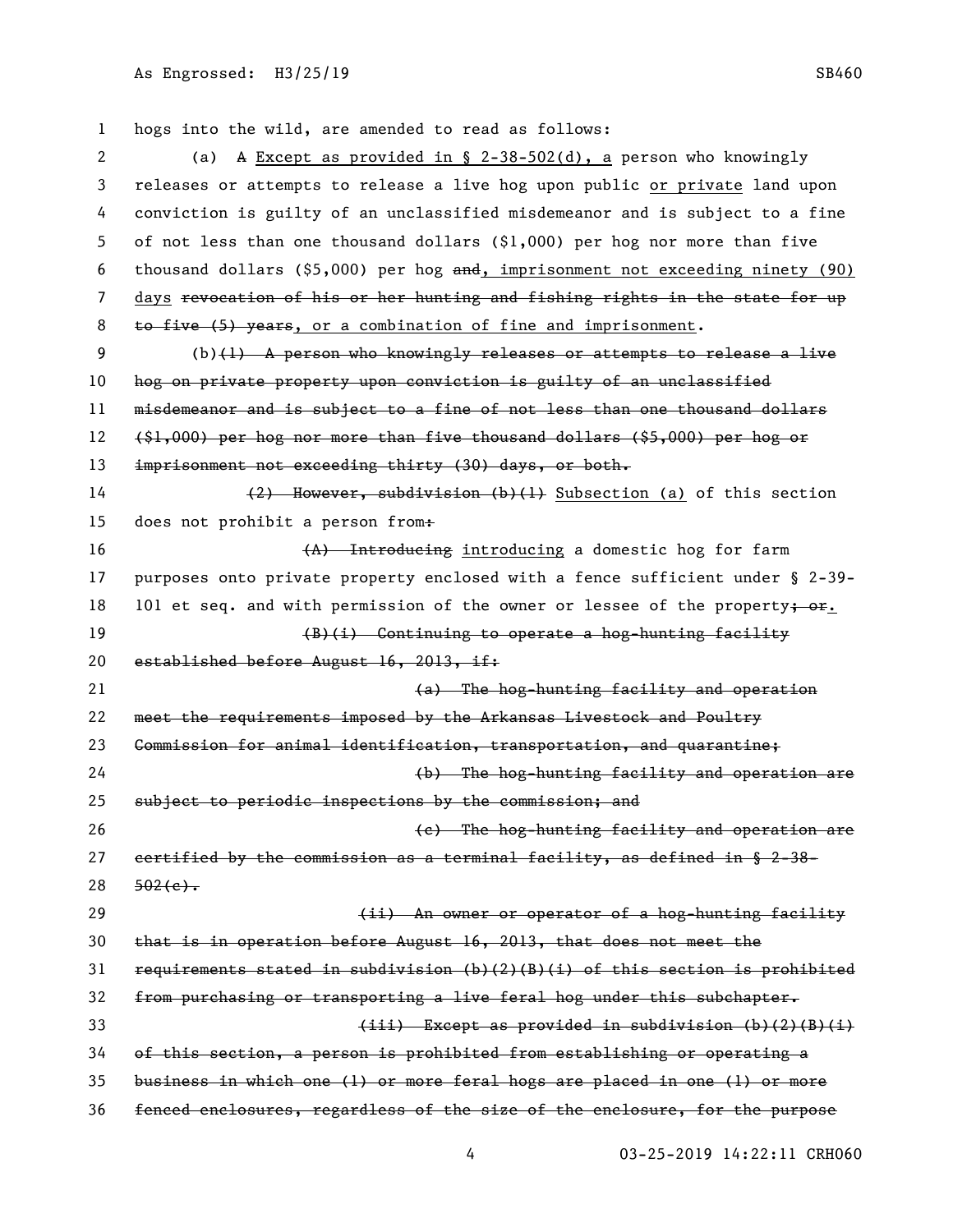of conducting a hog-hunting operation. 2 (e)(b) A person who knowingly purchases, sells, offers for sale, receives, possesses, imports, distributes, or transports a live feral hog upon conviction is guilty of an unclassified misdemeanor and is subject to a fine of one thousand dollars (\$1,000) per hog or imprisonment not exceeding thirty (30) days, or both.  $(d)$  (c) Upon the arrest of a person under this section, the arresting 8 law enforcement officer shall may seize and take custody of any hog in the possession of the arrested person and may seize any equipment used in furtherance of the violation, including without limitation a motor vehicle, trailer, and trap. SECTION 4. Arkansas Code § 2-38-504(g) and (h), concerning the penalty for releasing a hog into the wild, are amended to read as follows: 15 (g)  $Any$  A certified state law enforcement officer may write a citation for a violation under this section. (h)(1) Fines collected under this section shall be deposited into the 18 Game Protection Fund Feral Hog Eradication Fund that is designated as special revenues for the Arkansas Natural Resources Commission. (2) The funds designated under subdivision (h)(1) of this section are to be used for eradication efforts to eliminate feral hogs. SECTION 5. Arkansas Code § 19-6-301, concerning the enumeration of special revenues, is amended to add an additional subdivision to read as follows: (263) Fines collected under § 2-38-504. SECTION 6. Arkansas Code Title 19, Chapter 6, is amended to add an additional section to read as follows: 30 19-6-840. Feral Hog Eradication Fund. (a) There is created on the books of the Treasurer of State, the Auditor of State, and the Chief Fiscal Officer of the State a special revenue fund to be known as the "Feral Hog Eradication Fund". (b) The fund shall consist of: 35 (1) Fines collected under § 2-38-504; and 36 (2) Any other revenues as may be authorized by law.